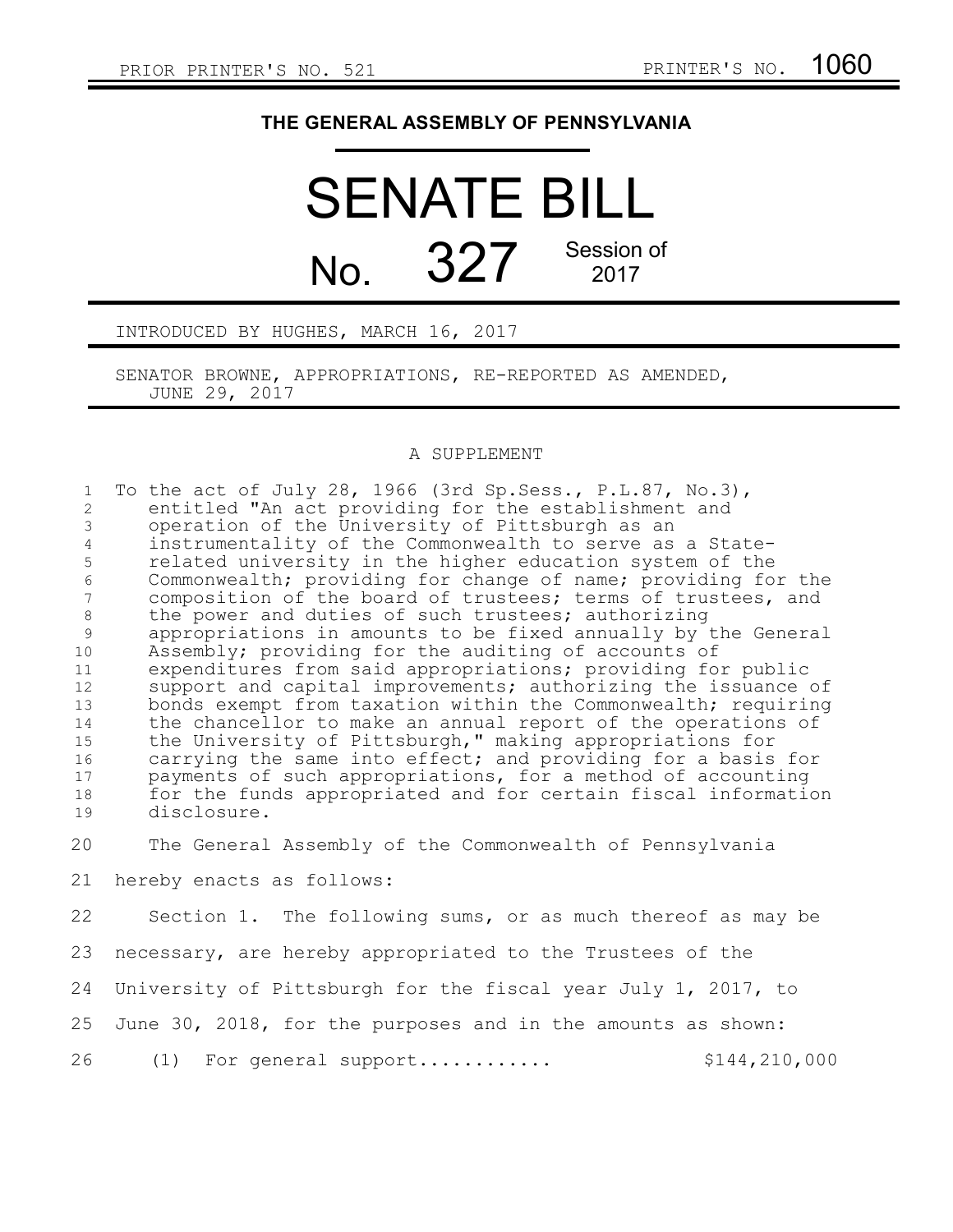2

1 (2) For rural education outreach...<br> **1** (2) For rural education outreach...

(2) FOR RURAL EDUCATION OUTREACH...

\$2,763,000<--

Section 2. Payments to the University of Pittsburgh on account of the appropriations for all items as provided in section 1 shall be made on the basis of costs during the fiscal year. 3 4 5 6

Section 3. (a) Payments to the University of Pittsburgh of the appropriations provided in section 1 shall be made monthly during the fiscal year. 7 8 9

(b) Such monthly payments shall be made in accordance with the provisions of section 2 on the basis of estimated costs. The estimate of costs shall be submitted by the University of Pittsburgh to the Secretary of Education, the General Assembly and the State Treasurer not later than 30 days prior to the date on which such payment is to be made. 10 11 12 13 14 15

Section 4. (a) The University of Pittsburgh shall apply the moneys appropriated by this act only for such purposes as are permitted in this act and shall at all times maintain proper records showing the application of such moneys. Not later than 120 days after the close of the fiscal year to which this act relates, the University of Pittsburgh shall file, with the Secretary of Education, the General Assembly, the Auditor General of the Commonwealth and the chief administrator of each branch campus, a statement setting forth the amounts and purposes of all expenditures made from moneys appropriated by this act and other university accounts during said fiscal year, as provided in section 2, used as a basis for receipt of any appropriation during said fiscal year. 16 17 18 19 20 21 22 23 24 25 26 27 28

(b) Such statement of expenditures and costs shall be reviewed by the Auditor General of the Commonwealth, and he 29 30

20170SB0327PN1060 - 2 -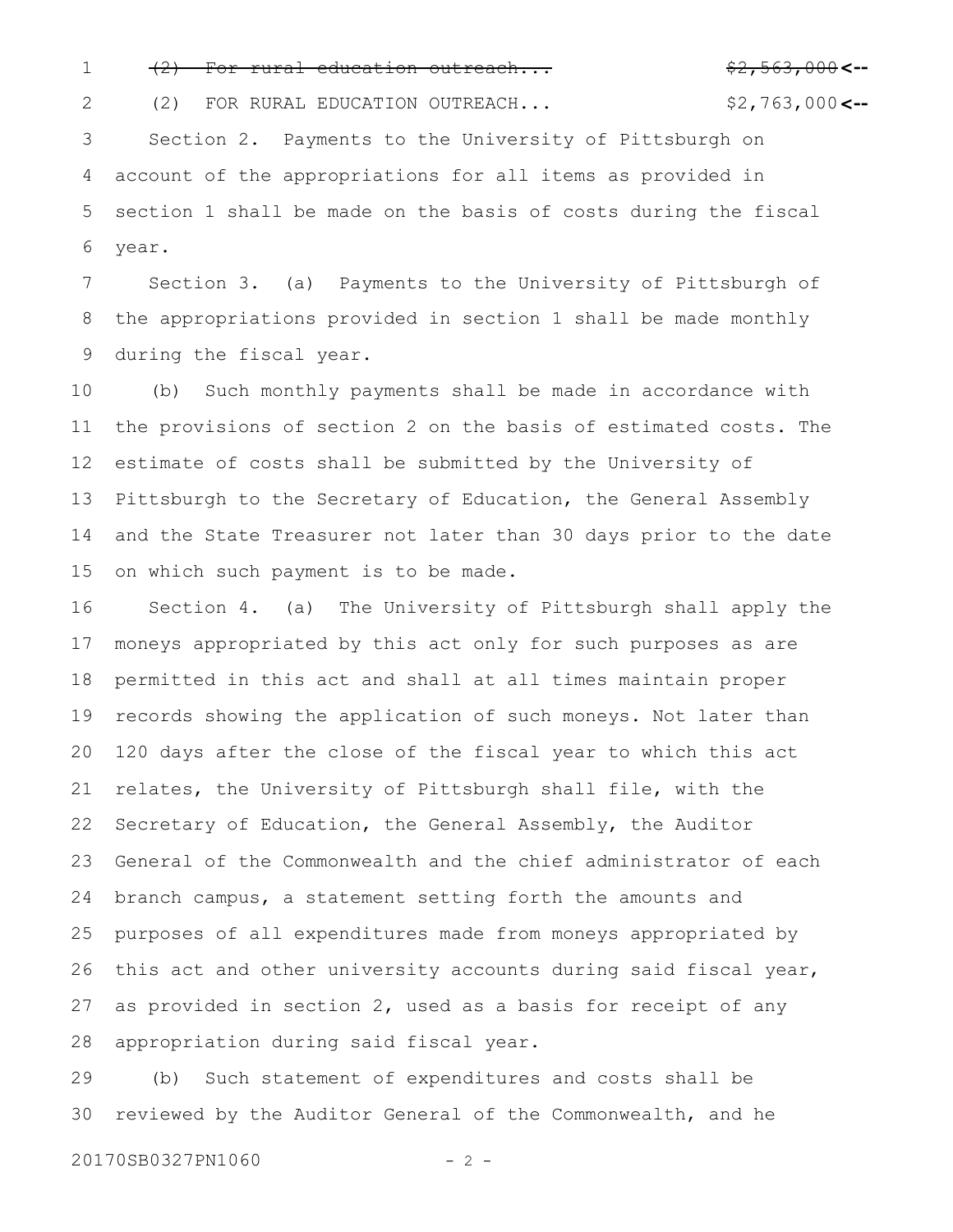shall have the right, in respect to the moneys appropriated by this act, to audit and disallow expenditures made for purposes not permitted by this act and to cause such sums to be recovered and paid by the University of Pittsburgh to the State Treasurer. In respect to expenditures made by the university from moneys other than those appropriated by this act, the Auditor General shall have the right to review only, and he shall file annually with the General Assembly such information concerning such expenditures as the General Assembly or any of its committees may require. 1 2 3 4 5 6 7 8 9 10

Section 5. The University of Pittsburgh shall provide full, complete and accurate information as may be required by the Department of Education or the chairman or minority chairman of the Appropriations Committee of the Senate or the chairman or minority chairman of the Appropriations Committee of the House of Representatives. 11 12 13 14 15 16

Section 6. The University of Pittsburgh shall present and report its financial statements required under the provisions of this act in accordance with: the generally accepted accounting principles as prescribed by the National Association of College and University Business Officers, the American Institute of Certified Public Accountants, or their successors, or by any other recognized authoritative body; the "Commonwealth of Pennsylvania Budget Instructions for the State System of Higher Education, State-Related Universities and Non-State-Related Colleges and Universities"; and the financial reporting policies and standards promulgated by the Commonwealth of Pennsylvania and by the Federal Government that apply to the University of Pittsburgh. 17 18 19 20 21 22 23 24 25 26 27 28 29

Section 7. No funds appropriated by this act may be used for 30

20170SB0327PN1060 - 3 -